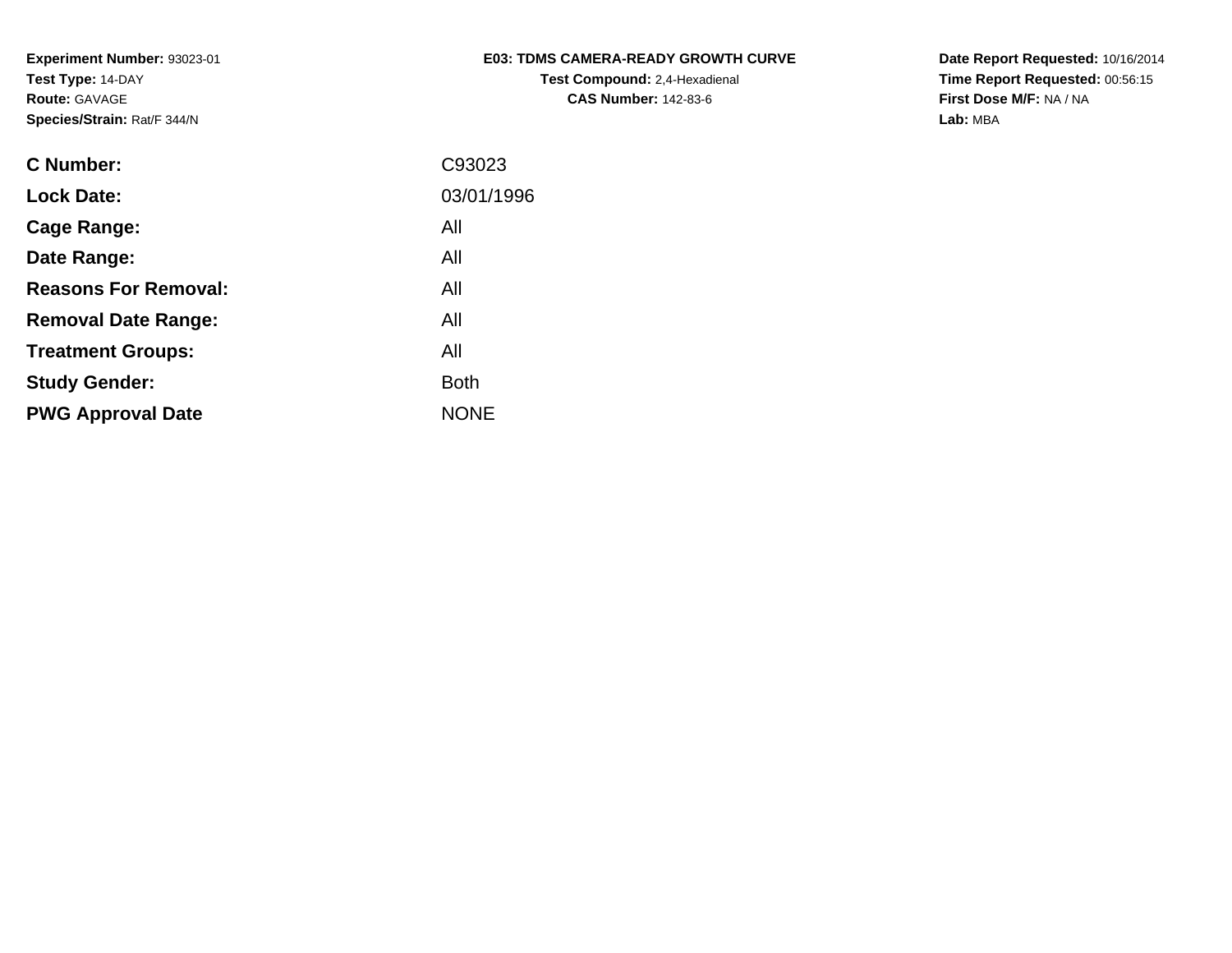#### **E03: TDMS CAMERA-READY GROWTH CURVE**

**Test Compound:** 2,4-Hexadienal **CAS Number:** 142-83-6

**Date Report Requested:** 10/16/2014**Time Report Requested:** 00:56:15**First Dose M/F:** NA / NA**Lab:** MBA

# **MALE**

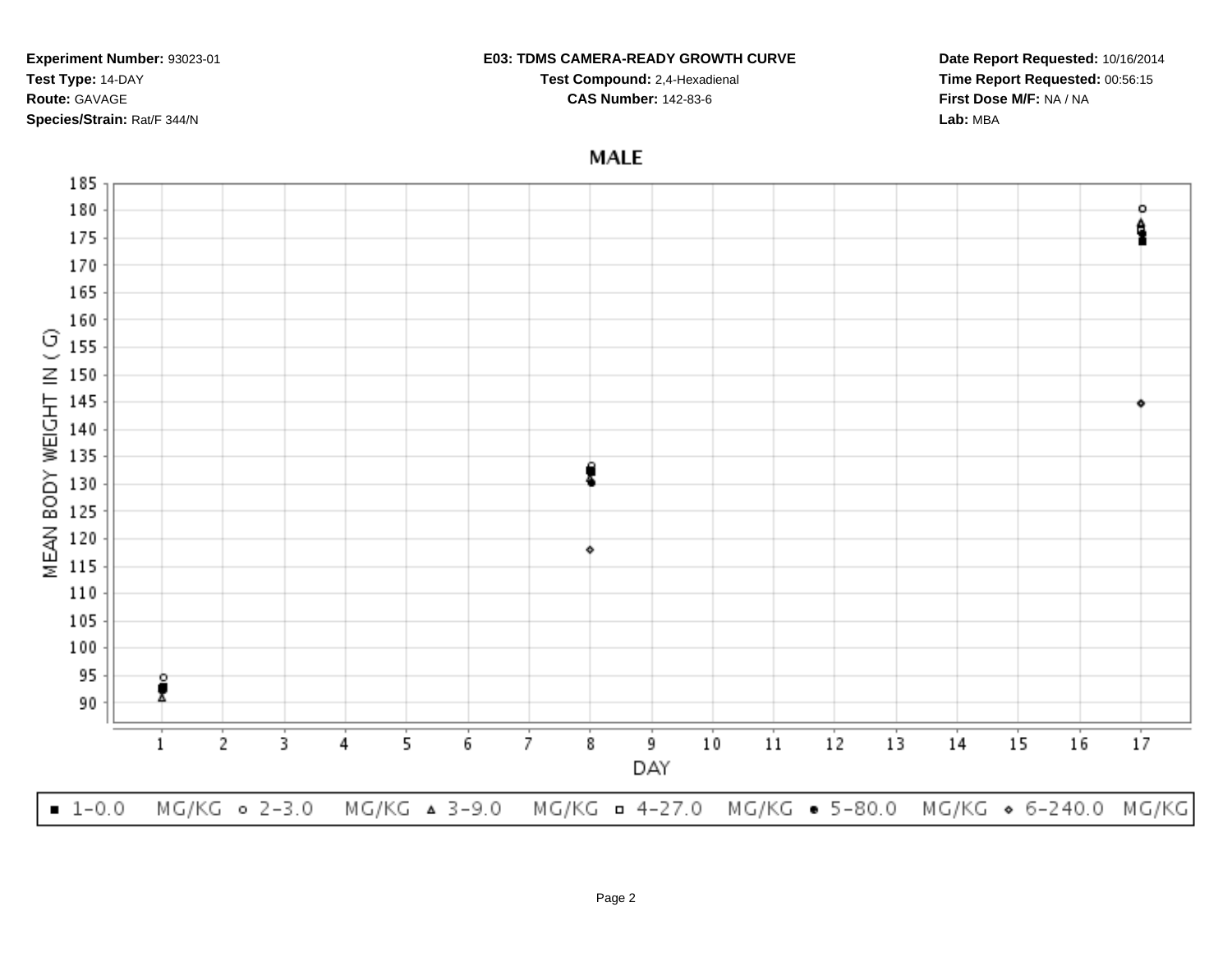### **E03: TDMS CAMERA-READY GROWTH CURVE**

**Test Compound:** 2,4-Hexadienal **CAS Number:** 142-83-6

\*\*\*END OF MALE DATA\*\*\*

**Date Report Requested:** 10/16/2014**Time Report Requested:** 00:56:15**First Dose M/F:** NA / NA**Lab:** MBA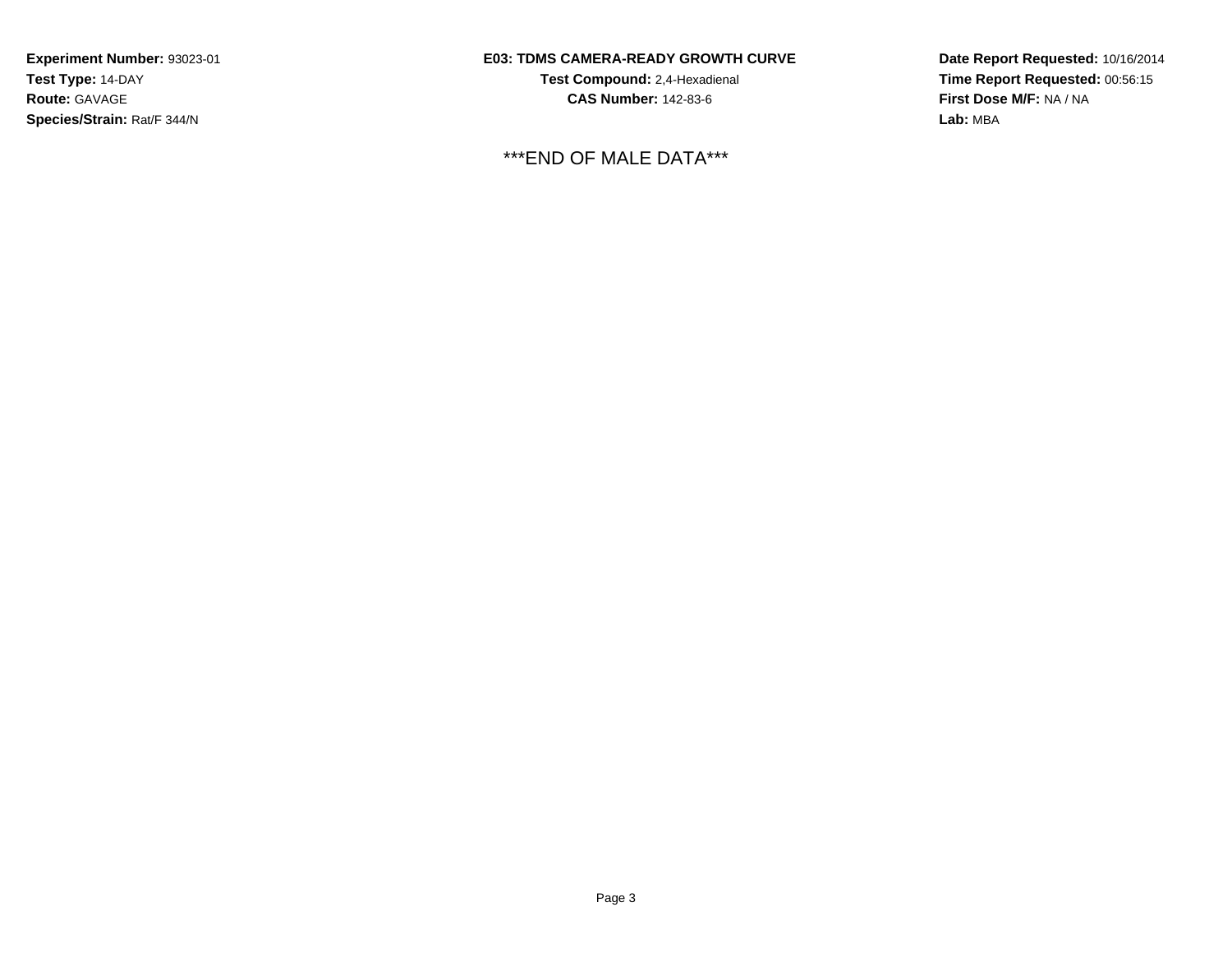#### **E03: TDMS CAMERA-READY GROWTH CURVE**

**Test Compound:** 2,4-Hexadienal **CAS Number:** 142-83-6

**Date Report Requested:** 10/16/2014**Time Report Requested:** 00:56:15**First Dose M/F:** NA / NA**Lab:** MBA

## **FEMALE**